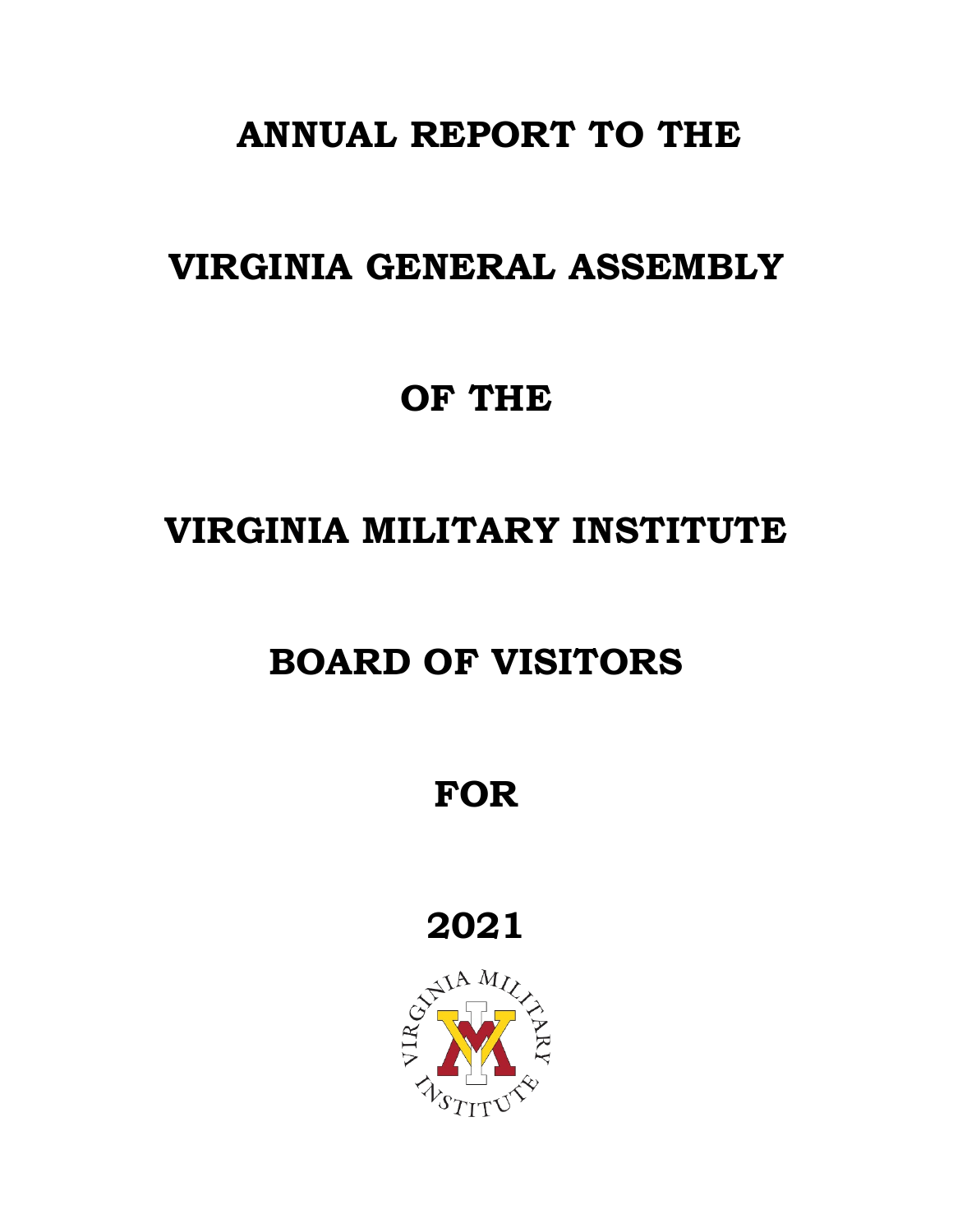#### **Executive Summary**

This Report for Calendar Year 2021 constitutes the annual report for the Virginia Military Institute's Board of Visitors. It is submitted to the Virginia General Assembly and the Governor in accordance with § 23.1-1303 of the Code of Virginia. It provides an overview of the Board's activities as is required. The Board is comprised of sixteen members nominated by the Governor of the Commonwealth along with The Adjutant General of Virginia, who is an ex officio member.

During this past year, the Board considered and addressed a wide variety of matters to include diversity, equity, and inclusion issues, naming VMI's 15th Superintendent, COVID-19 pandemic challenges, fiscal and budgetary determinants, personnel subjects, and academic and athletic affairs. Amongst actions taken to ensure all related State legislative requirements were met, VMI continued to work through the ongoing COVID-19 pandemic with a focus on the safe return to normalized operations in the best interests of the Corps of Cadets, faculty, and staff. The Board devoted considerable time and attention to diversity, equity and inclusion topics. These efforts were supported by the Board's Diversity, Equity, and Inclusion and Commemorations and Memorials Naming and Review Committees, in response to the Commonwealth's audit of VMI's diversity, equity, and inclusion practices. The Board's Executive Committee, during a special meeting on 8 July 2021, voted to provide the Governor, General Assembly and the State Council of Higher Education for Virginia quarterly reports detailing VMI's progress on diversity, equity, and inclusion efforts. The vote coincided with Executive Committee adoption of the following Board principal diversity, equity and inclusion objectives:

- To create and foster a more diverse VMI.
- To create and foster a safe, equitable and inclusive environment for all on Post.
- To assure that we maintain a safe, rigorous process for escalating issues which have even the potential to violate the Code of a Cadet.

Following each meeting of the Board, detailed written minutes were publicly posted in accordance with Va. Code § 2.2-3707(H). Further details beyond this Report may be obtained from said minutes, located prominently on the VMI Board of Visitors website. All meetings were conducted pursuant to notice as required by Va. Code § 2.2-3707 (C). VMI's legal counsel, from the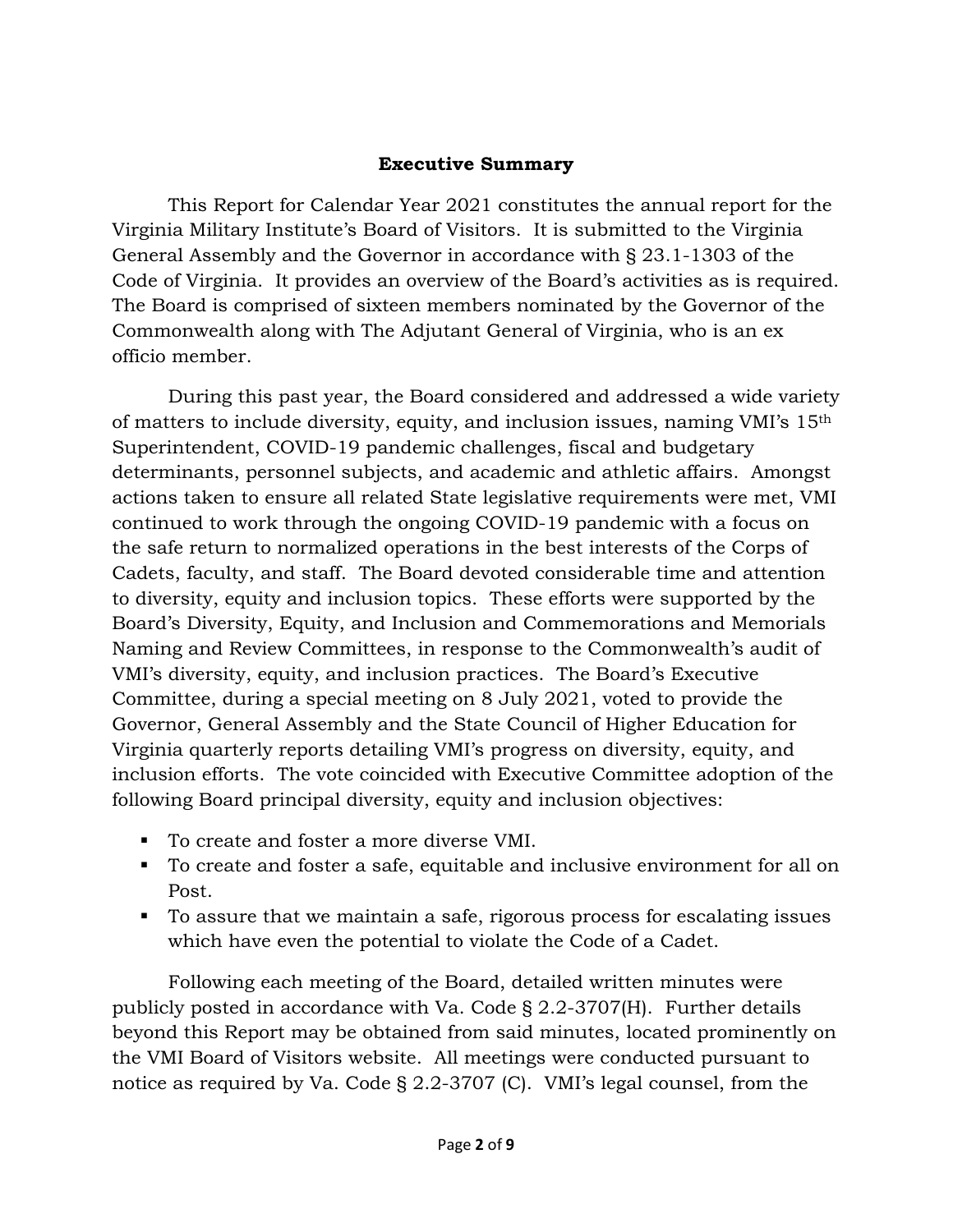Virginia Office of the Attorney General, attended Board meetings on invitation pursuant to Va. Code § 23.1-1303 (B).

By the authority vested in me by the VMI Board of Visitors, this Report is hereby tendered pursuant to § 23.1-1303 (B) of the Code of Virginia.

The Knitaty

Mr. Thomas R. Watjen President, VMI Board of Visitors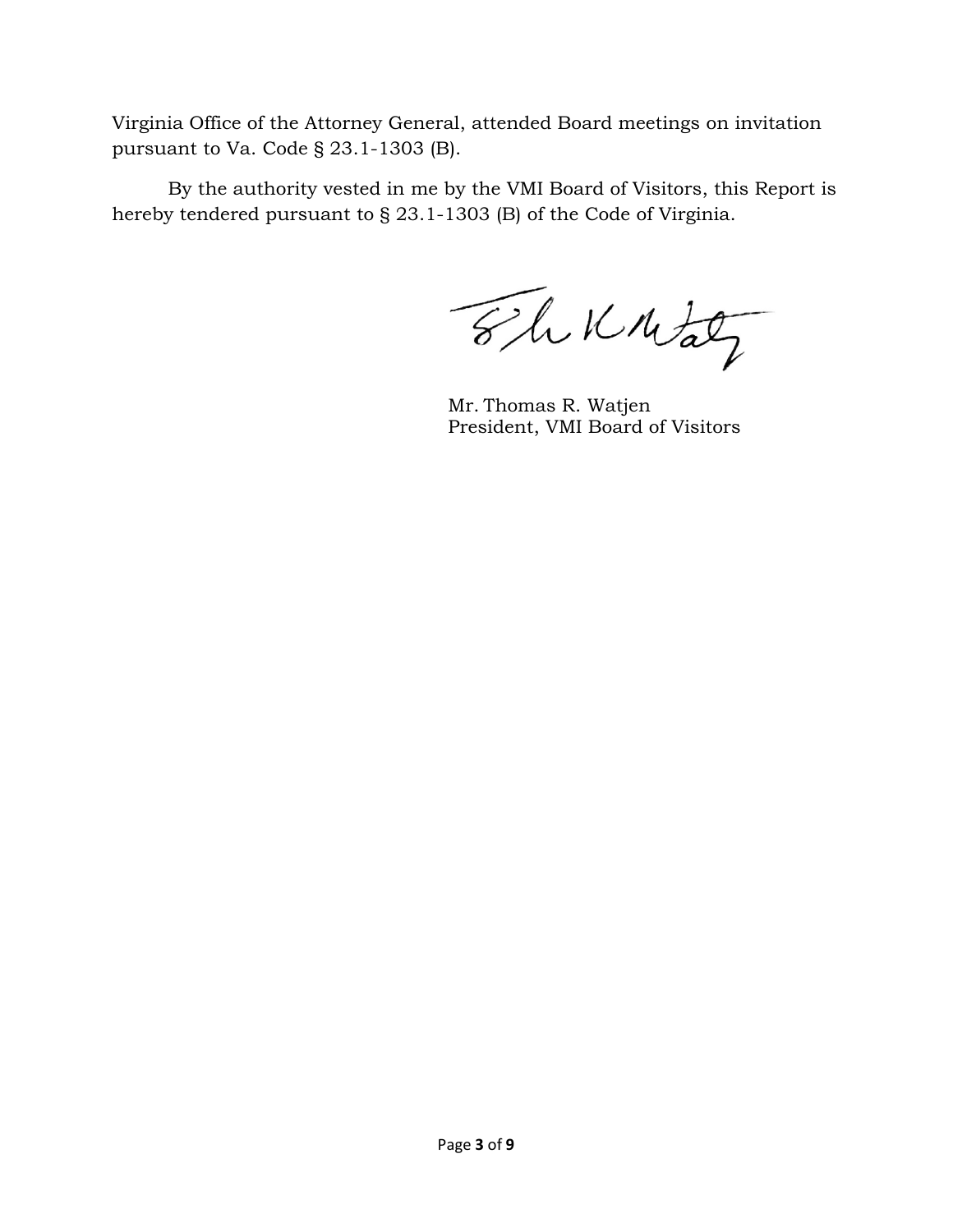#### **Report of the VMI Board of Visitors**

#### **2021**

1. The following constitutes the Board's annual report. A summary of major Board actions and Committee activities is included in this report.

2. **Board Membership**: Pursuant to the Code of Virginia, the Board is composed of eight alumni from the Commonwealth, four non-alumni from the Commonwealth, and four out-of-state alumni. The Adjutant General of Virginia serves on the Board, ex officio. Additionally, the cadet (student) serving as President of the First (senior) Class serves as the student representative to the Board. In January of 2021, the members were as follows:

Mr. Thomas R. Watjen '76, President Mrs. Lara T. Chambers '03 Lieutenant General Charles E. Dominy, USA (Ret) Mr. Hugh M. Fain III '80 Mr. J. Conrad Garcia Mr. Conrad M. Hall '65 Mr. Michael L. Hamlar Mr. Richard K. Hines V '66 Mr. Lester Johnson, Jr. '95 Mr. E. Sean Lanier, '94 Mrs. Gussie Lord, '01 Mr. Scot W. Marsh '81 Mr. David L. Miller '70 Honorable Joseph R. Reeder Mr. Eugene Scott, Jr. '80 Mr. Damon Williams '90 Major General Timothy P. Williams, VAARNG

Legal Counsel for VMI is provided by the Office of the Attorney General for the Commonwealth. Mr. Patrick O'Leary, Senior Assistant Attorney General, serves as VMI's and the Board's Counsel. He (or, previously, Ms. Cynthia Norwood, Senior Assistant Attorney General) was present at Board meetings and worked closely with Board officers, committee chairs, and VMI staff on Board activities and actions whenever necessary.

In June 2021, the terms of Mr. John Boland and LTG Frances Wilson ended. Governor Northam reappointed Mr. Thomas Watjen and Mr. Hugh M. Fain III, and appointed Mr. Conrad Garcia, Mrs. Gussie Lord, and Mr. Damon Williams as the newest Board members.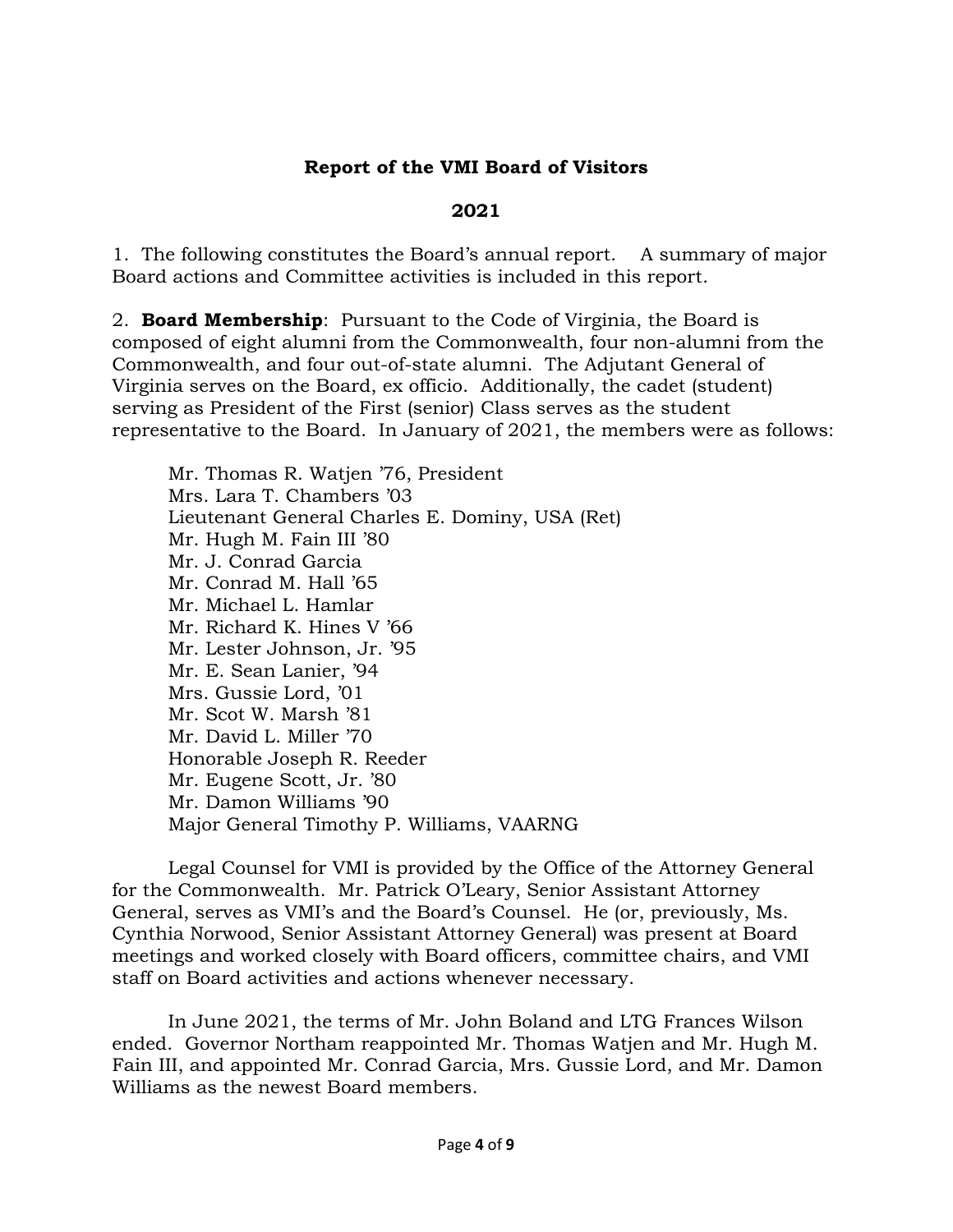Mr. Thomas Watjen was elected by the Board to serve as President for the term beginning 1 July 2021. The Board also elected Mrs. Chambers, Mr. Miller, and Mr. Scott to serve as Vice-Presidents. LTG Charles Dominy was elected as the non-alumni member of the Executive Committee and Lieutenant Colonel Kevin Ryan commenced service as Interim Secretary to the Board.

3. **Board Member Orientations and Training**: Each summer, new appointees to the VMI Board receive a full day of orientation and training. Participating in August 2021, in addition to the Board President and four newest Board members, was the Superintendent, Chief of Staff, Academic Dean, Deputy Superintendent for Finance, Administration and Support, Secretary to the Board, and VMI's legal counsel, amongst others. The Orientation provided a series of briefings on the Institute and Board matters, along with Freedom of Information Act and Conflict of Interests Act training from legal counsel. A full array of departmental briefings was provided as well by VMI senior staff. In addition to orientation at VMI, Mr. Thomas Watjen, Mr. Conrad Garcia, and Mr. Sean Lanier attended the State Council of Higher Education for Virginia (SCHEV) training as mandated by Va. Code § 23.1-1304(A).

In support of the continuing education of Board members, VMI legal counsel provided training highlighting legal issues, particularly the requirements of FOIA, in accordance with Va. Code § 23.1-1306.

4. **Board Meetings**: The VMI Board meets as a body three times per year for regular meetings. During 2021, those regular meetings occurred in January, April, and September. The Board held numerous special meetings as well in 2021 to address Diversity, Equity, and Inclusion efforts and name VMI's 15th Superintendent. Such meetings occurred in January, March, April, June, July, August, and November. All Board meetings were conducted pursuant to notice as required by Va. Code § 2.2-3707 (C). A quorum of Board members were present at each meeting.

At each regular Board meeting, the Board received extensive briefings from the Superintendent, Dean of the Faculty, Deputy Superintendent for Finance, Administration and Support, Athletic Director, Commandant of Cadets, and other senior staff members. Additionally, the President and CEO of the VMI Alumni Agencies presented updates to the Board. In order to obtain information directly from the Corps of Cadets, the First Class President, President of the Honor Court, and Regimental Commander also presented briefings to the Board as pertinent.

5. **Board Actions for 2021:** An overview of significant Board actions for the current calendar year is detailed below.

a. The Board approved all changes in faculty and staff appointments, to include hiring, promotion, and retirement actions.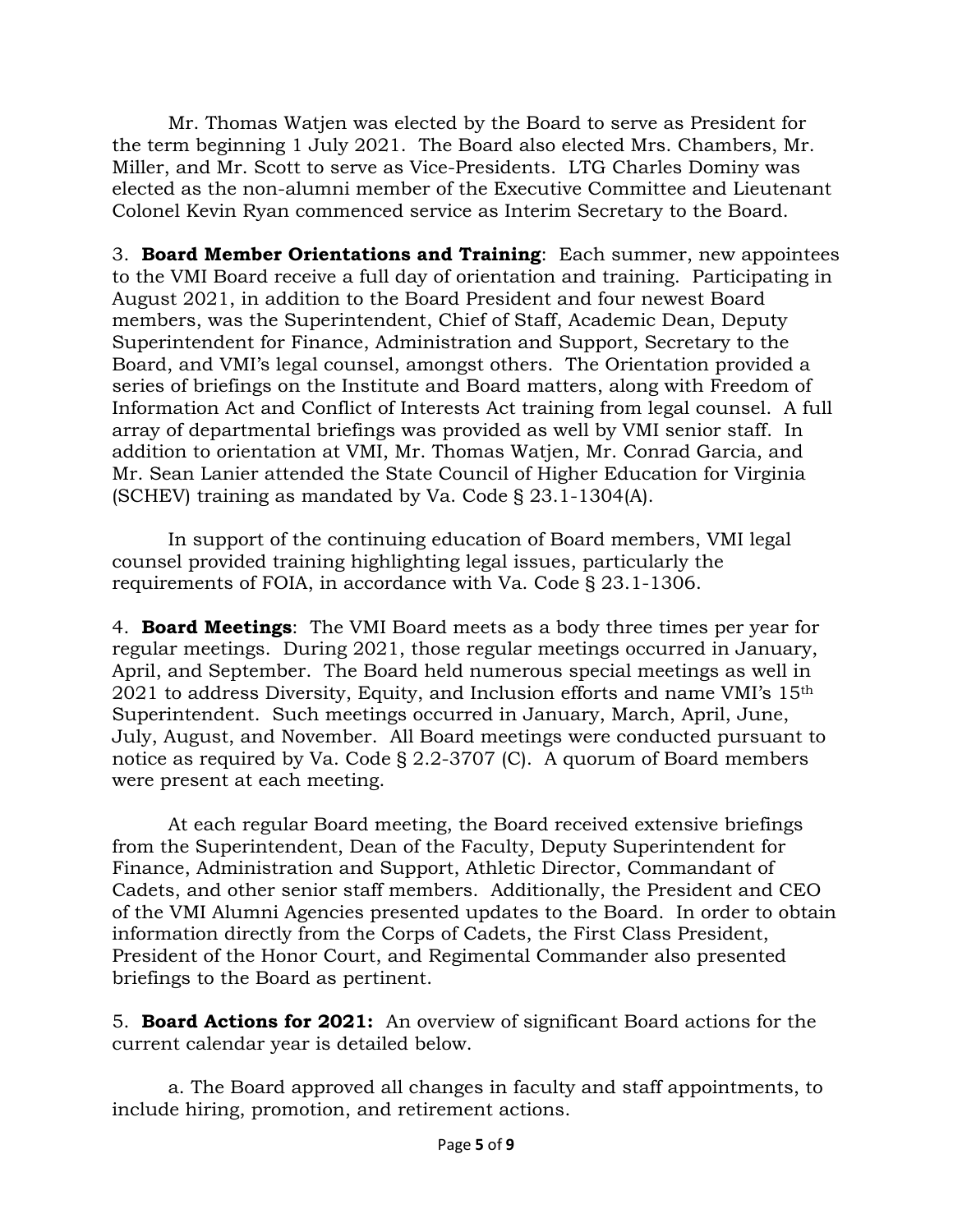b. The Board approved the Graduation Lists for all cadets graduating from VMI.

c. During 2021, the Commemorations and Memorials Naming and Review Committee held special meetings on 13 January, 9 April, 24 August and 12 November, finalizing and executing upon the committee charter as summarized in Section 6 of this report.

d. The Board performed annual reviews and approved a number of strategic and operational plans for VMI. These included the SWaM Plan for small, women and minority-owned businesses; the Post Facilities Master Plan which outlined the physical infrastructure and capital needs for the Institute; the Six Year Plan; and the Institute's Strategic Plan Update.

e. For potential appointment recommendation of outgoing and/or open Board member positions, the Board, Alumni Association, and Superintendent conferred to nominate candidates. This coordination occurred during the November-January timeframe with the Virginia Military Institute Alumni Association, providing nominations in accordance with the applicable Code of Virginia.

f. At the January meeting, the Board received a detailed report from Major General Cedric T. Wins '85, VMI's Interim Superintendent, including his initial assessment to date (a "45-day Report" based upon listening sessions with faculty, staff, and cadets), an update on continued COVID-19 efforts, a legislative session overview, and a "look ahead" for the spring 2021 semester. Additionally, amongst other activity, the Board reviewed and approved the Management by Objectives for the Interim Superintendent and adopted its Diversity, Equity and Inclusion Committee Charter (as summarized in Section 6 of this report).

g. On 1 March 2021, the VMI Diversity, Equity, and Inclusion Committee held a special meeting to discuss, amongst other agenda topics, VMI's Chief Diversity Officer Search status, the VMI Equity Dashboard, and the draft Diversity, Equity, and Inclusion Recruitment Plan.

h. On 15 April, 2021, the Board announced its unanimous vote to approve Major General Cedric T. Wins '85 as VMI's 15th Superintendent. The Board's Superintendent Search Committee, led by Mr. Gene Scott, was exhaustive in its efforts, which included the services of a global executive search firm.

i. The Board, during its 30 April to 1 May 2021 meetings, received an update from the Superintendent, including an overview of his One Corps, One VMI: A Unifying Action Plan, written for the single purpose of advancing the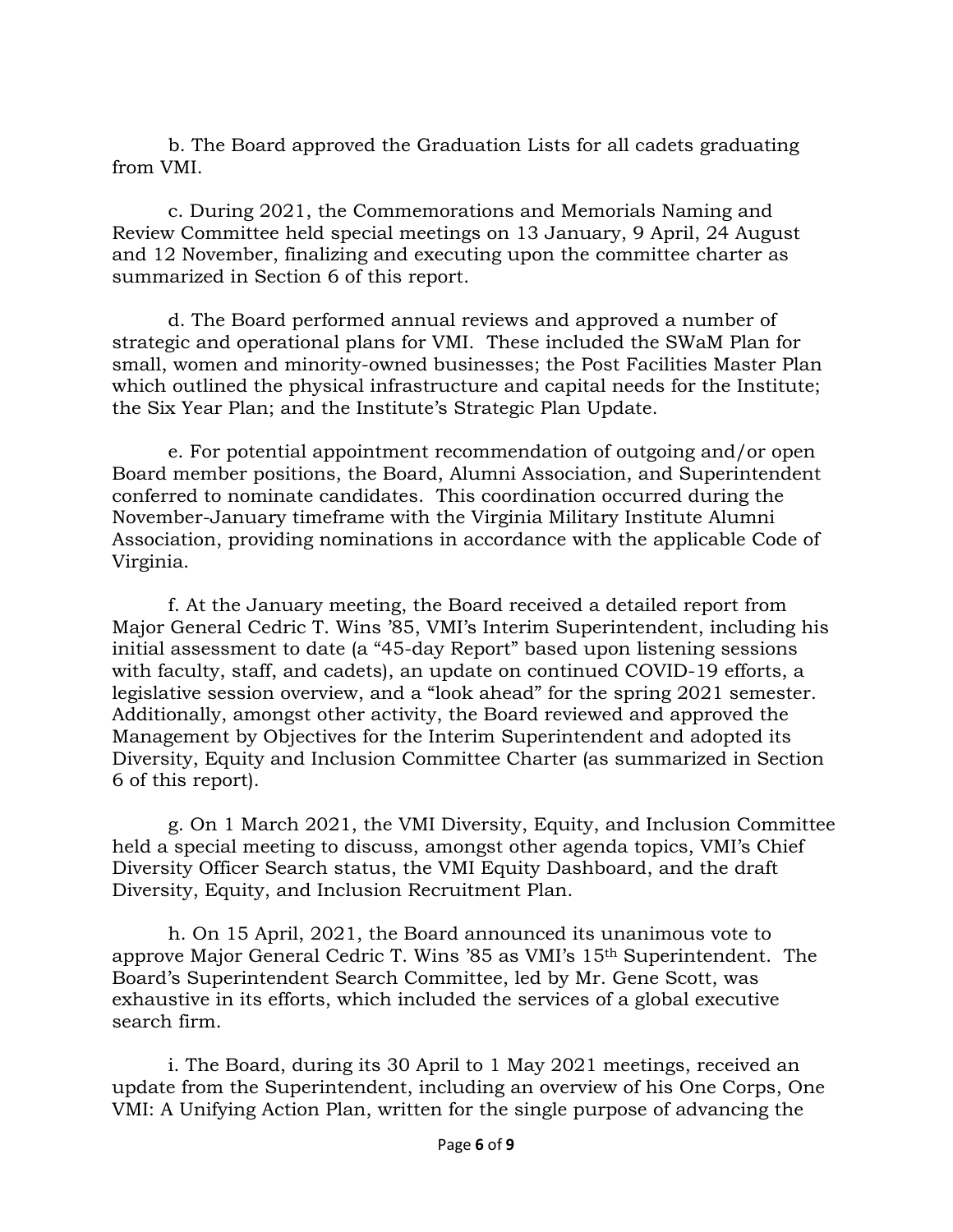VMI experience, traditions, and culture to be more positive and inclusive, producing leaders prepared for a complex world. The plan contains five primary outcomes focused on the VMI brand, a VMI which is diverse and inclusive, a commitment to honor, a VMI that competes to win, and One-VMI. Additionally, the Board discussed and approved the Proposed FY 2022 Operating Budget.

j. A special full Board meeting was held 2 June, 2021, to consider the recommendations of the Commonwealth of Virginia's audit of VMI's diversity, equity and inclusion practices. Board members determined that the majority of recommendations contained in the report should be pursued and instructed the VMI administration to determine implementation feasibility, noting that many of the recommendations were already being acted upon by Institute officials and others likely achieved via existing program modification. An ad hoc Recommendations Review Committee was established by the Board for further oversight, with nine Board members directly participating. This Committee, working with VMI leadership, conduced additional detailed recommendations review, ensuring timely implementation and full Board appraisal.

k. An Executive Committee meeting was held 8 July, 2021, whereupon the Board voted to provide the Governor, General Assembly, and State Council of Higher Education for Virginia quarterly reports detailing VMI's progress on diversity, equity and inclusion efforts. The Committee also adopted the following principal diversity, equity and inclusion objectives guiding Board oversight responsibilities:

- To create and foster a more diverse VMI.
- To create and foster a safe, equitable and inclusive environment for all on Post.
- To assure that we maintain a safe, rigorous process for escalating issues which have even the potential to violate the Code of a Cadet.

Additionally, the Superintendent presented VMI's Diversity, Equity, and Inclusion Review: 30 Day Report, which noted that, of the forty two recommendations from the Commonwealth's equity audit, implementation of twenty one were in-progress or ongoing prior to the reports publication, with seven requiring further study or review and six only able to be implemented by outside organizations (such as the General Assembly or VMI Alumni Agencies).

l. In addition to the aforementioned special Commemorations and Memorials Naming and Review Committee meeting, the Diversity, Equity and Inclusion and Recommendations Review Committees also met 24 August 2021, further introducing VMI's newly appointed Chief Diversity Officer Dr. Jamica N.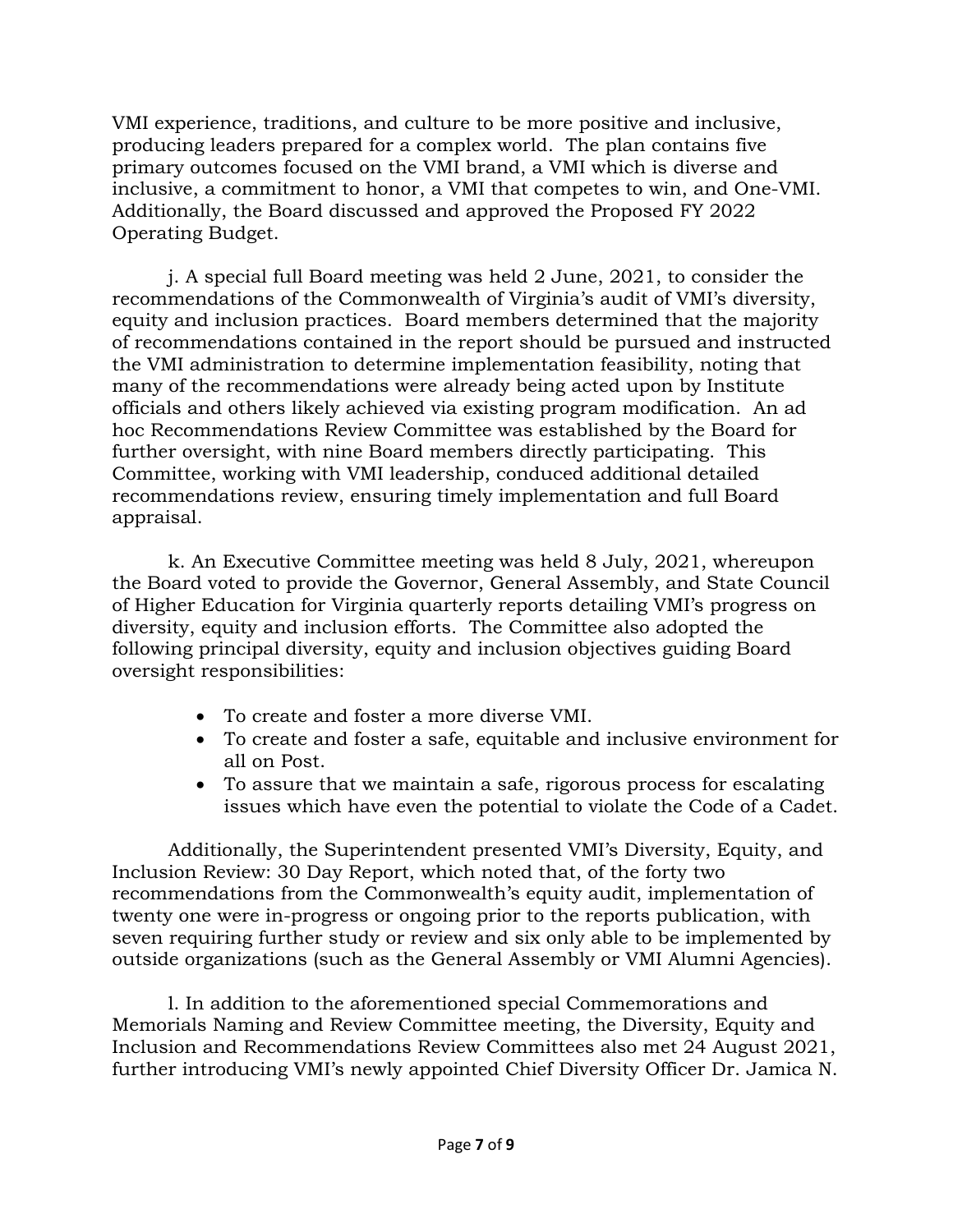Love, discussing VMI's One Virginia Plan, and equity audit recommendations status, respectively.

m. The final full Board meeting of the calendar year was held 9-11 September, 2021, and included a matriculation overview, COVID-19 vaccination stipulations, VMI Strategic Plan update, SACSCOC Fifth Year Review preparation, and Post/Cadet Safety and Security emphasis. Furthermore, VMI's most recently audited financial statements were approved by the Board, as was the VMI Diversity, Equity, and Inclusion Strategic Plan dated September 2021.

6. **Committees**: During 2021, the VMI Board structure contained eleven committees, each comprised of a chairperson and four to nine total members. The Board added the Recommendations Review Committee (ad hoc) in 2021. All committees have VMI staff liaisons assigned and, at each of the established meetings, individual committee agendas were developed and meeting minutes were taken to record the activities. The standing BOV Committees are as follows:

*Audit, Finance, and Planning*: financial, budgetary, and fiscal matters; Strategic Plan; Post Facilities Master Plan, SWaM Plan, Information Technology; and compensation issues.

*Academic Affairs*: all academic matters; curricula changes; undergraduate research; international programs; career services; admissions; and accreditation.

*Cadet/Military Affairs*: all cadet activities; barracks operations; Regimental and Class Systems; ROTC activities; commissioning; club and intramural sports; and cadet welfare activities.

*Athletics*: all matters involving VMI NCAA sports; review of academic progress reports; NCAA compliance matters; and NCAA certification.

*External Relations*: governmental relations; strategic communications and marketing; VMI Museum Program activities; and BOV Awards.

*Nominating and Governance*: individual board appointments and officers; matters relating to the governance of the Board including the Board by-laws.

*Appeals:* responsible for hearing the appeals of any cadet dismissed following an Honor Court trial or, in rare circumstances, an appeal of a cadet dismissed for disciplinary reasons by the Superintendent.